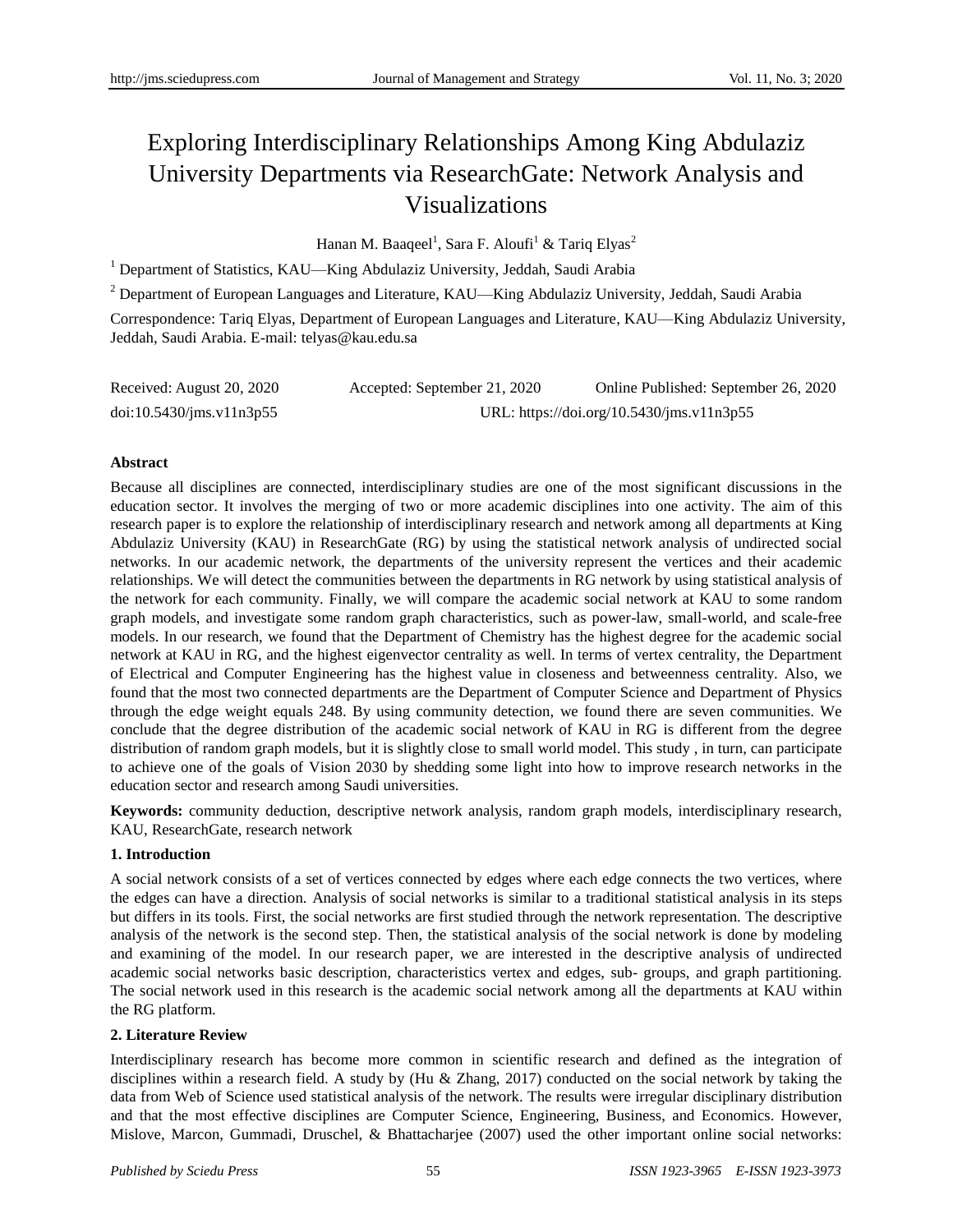Flickr, YouTube, LiveJournal, and Orkut. The results achieved characteristics power-law, small-world, and scale-free. They observed that there is an inverse relationship between the node degree in the cluster and clustering coefficient. Whereas, Elsayed (2016) found that RG is the most widely used platform by researchers to publish their research. She conducted his t survey on six Arab universities (KAU participated in the survey). She has found that RG is the most widely used by researchers to publish their research. In contrast, a study by Kraker and Lex, (2015) states that the RG Score given to researchers should not be considered at present because it suffers from limitations in several places: non-transparent, non-repeatable, affected by the individual assessment of researchers, and change in result cannot be structured.

There is a relatively small body of literature that is concerned with modelling, a study by Srivastava, Anuradha, and Gupta (2014) pointed that the analysis of the social network provides future social networks through modeling. The existing literature (De Andrade & Rˆego, 2018), on social network is extensive and focuses particularly on the complexities of the social network in four ways: unweighted, edge-weighted, two methods for using both edge-weights, and nodes attributes.

There are relatively few historical studies in scientific research network, one of them (Pandia & Bihari, 2015). They studied the amount of cooperation between the researchers and the amount of the researcher's performance in this network. They found every measure of centrality given different to each researcher. Moreover, a large and growing body of literature has investigated different online activities. The research by Hassan et al., (2017) examined the online activity of scholarly publications, such as news sites, social media platforms, blogs, video sites, and reference management tools. The researchers pointed out that the social media activities, across disciplines, increase in the presence of Altmetric.com data in Scopus database, rapidly. They used a zero truncated negative binomial model to determine the association of various factors with citations. As a result, they conclude that Altmetric indices could be a valuable indicator to distinguish publications with high citation impact. Furthermore, a study by Pandia and Bihari (2015) conducted on the scientific research network to study the amount of cooperation among the researchers and the amount of the researcher's performance in this network and adopted in its analysis on the following measures: degree centrality, closeness centrality, betweenness centrality and eigenvector centrality. They found every measure of centrality given different researcher. For this research paper, a graph theory concepts, and statistical methods are used to analyze and visualize the academic social network. For more details see (Luke, 2015a) and (Kolaczyk & Csa *fdi*, 2014).

#### **3. Research Objectives**

- 1. Finding a general summary describing the academic social network and discover the central departments and finding the strong relationships between departments.
- 2. Discovering communities in the academic network and find the characteristics of each community.
- 3. Comparing random graph models to the academic social network.

In 2016, Prince Mohammed Bin Salman Al- Saud- Crown Prince and Chairman of the Council of Economic and development Affairs stated a new plan known as Vision 2030. Improving the education sector is one of the goals of the vision. One of the ambitious vision's goals is to work towards having at least five Saudi universities among the top 200 universities in international rankings (Mosaad, 2016).

## **4. Application**

#### *4.1 Data Collection*

This paper aims on analyzing the academic social network of KAU in ResearchGate where the departments of the university represent the vertices and relations between them represent the edges. In the time of this research, the account KAU in the RG had 144 departments, so we have 144 vertices. Each department contains several registered account members. The data of the edges were collected by looking at each member of the department who fall under the 144 departments at KAU. This process was repeated to all members in each department. Other data were added which are the characteristics of each department collected from the account of each department. The attributes collected are the following: 1) number of members, 2) publications, 3) authors, 4) *H*-index, 5) *H*-index self and 6) RG score. One important observation is that the academic network changes every day. We must mention that the period in which these data were collected was from 10 November to 30 November 2017. The software used in this research are SPSS to insert the academic network data, and R to analyze academic network data. The packages used "igraph", "network", "statnet" and "linkcomm". Finally, we used Gephi for visualization of the academic network. For the academic network, an index was assigned to each department for abbreviation which is shown in the Appendix.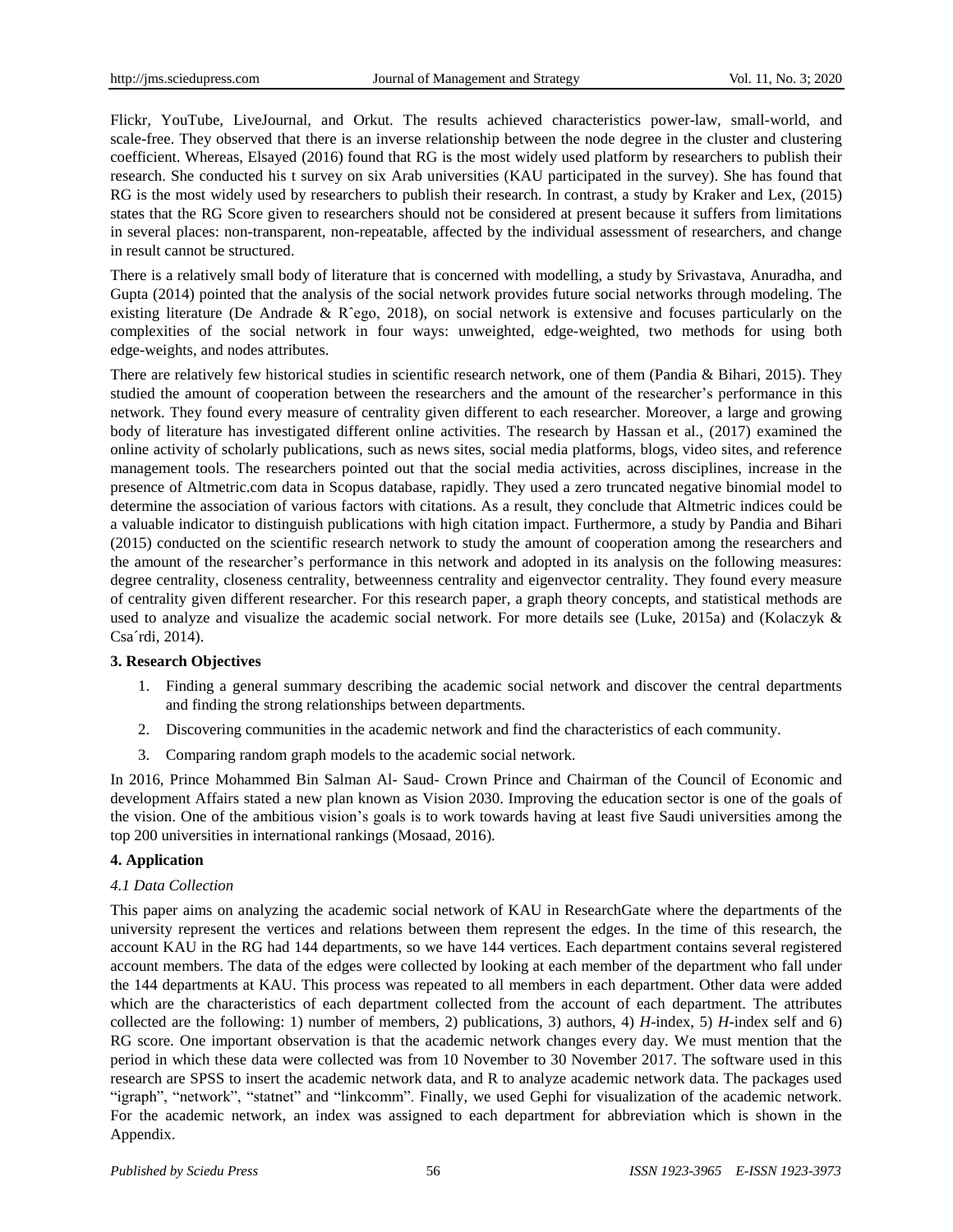## *4.2 Descriptive Statistics*

We summarized the academic social network among the departments at KAU via RG and the descriptive statistics of all attributes are illustrated in the Table 1.

| <b>Attributes</b> | <b>Index</b> | <b>Department Name</b>   | Value  | <b>Mean</b> |
|-------------------|--------------|--------------------------|--------|-------------|
| Number of members |              | Computer Science         | 278    | 29          |
| Publications      | 3            | Chemistry                | 271    | 19          |
| Authors           | 3            | Chemistry                | 450    | 36          |
| $h$ -index        | 4            | Biochemistry             | 34     | 9.36        |
| $h$ -index self   | 43           | <b>Medical Education</b> | 30     | 8.63        |
| RG.score          |              | <b>Biological</b>        | 124.53 | 22          |

Table 1. The highest department in each attribute for the academic social network of KAU in RG

The attribute *number of members* represents the number of members in each department with the mean of 29. The department that received the highest number of members with a value of 278 members was the Department of Computer Science, and the lowest number of members was zero which was found in the following departments: Home Economics, Department of Emergency Medical Services, Department of Hospitality and Hotel Management, Faculty of Medical Sciences, Geological Hazards Research Unit and Tourism Institute (now Faculty of Tourism). The attribute *publications* represent the number of publications in each department with mean of 19. The department that received the highest number of publications with a value of 271 publications was Department of Chemistry. The attribute *Authors* represents the number of authors in each department with the mean of 36. The department that received the highest number of authors with a value of 450 authors was Department of Chemistry. The attribute *h*.index represents the top *h* cited research for each top department member with the mean of 9.36. The department that received the highest *h*.index with a value equal 34 was Department of Biochemistry. The attribute *h*.index.self represents the excluding self-citations for each top department member with the mean of 8.63 and the department that received the highest *h*.index.self with a value equals 34 was Department of Medical Education.

The attribute *RG score* whereas the RG score takes all of the scholar's research and turns it into a source of reputation. In this study, we took RG score only for the top member in each department. We found that the mean equals 22 and the department that received the highest RG score with a value equal 124.53 was Department of Biological Science.

## *4.3 Basic Description*

The academic social network structure is illustrated in Figure 1 and the basic description of the network is shown in Table 2.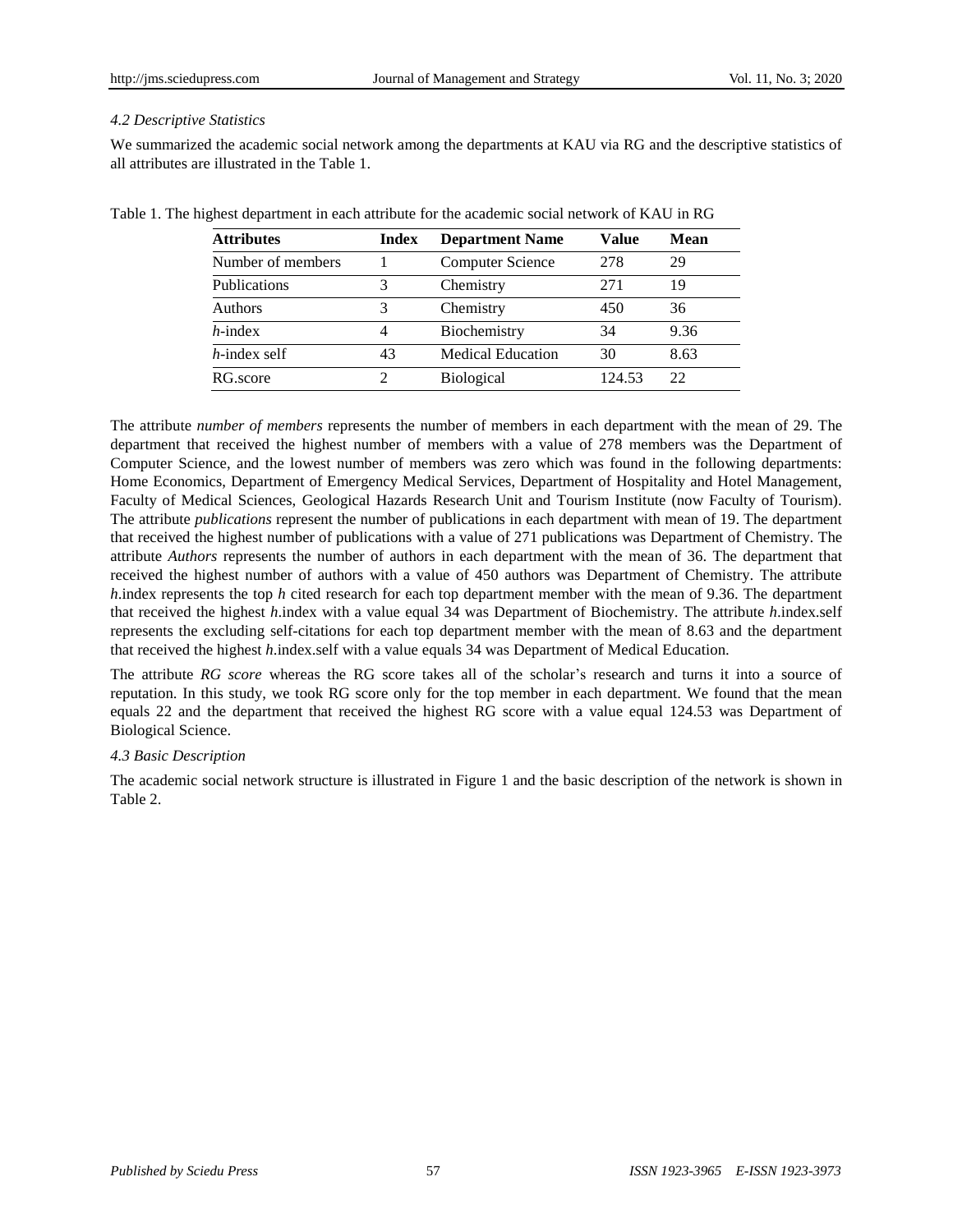

Figure 1. The academic social network of KAU in RG

Table 2. Basic description for the academic social network of KAU in RG

| <b>Size</b> | <b>Density</b> | <b>Components</b> | Diameter | <b>Clustering coefficient</b> |
|-------------|----------------|-------------------|----------|-------------------------------|
| 144         | 0.35           |                   |          | 0.58                          |

- 1. The size is the number of departments in the academic social network of KAU in RG with 144 departments.
- 2. Density is the proportion of observed connection in a network to the maximum number of possible connections which is equal 0.35 which expressed a moderate level of connection.
- 3. Components which means the network to how much subgroup is divided which equals 5.
- 4. Diameter is the longest way to go from department X to department Y which equals 5 steps.
- 5. Clustering coefficient is a ratio of closed triangles to closed and open triangles which equals 0.58 which was a strong level of clustering.

The *vertex characteristics* are shown in Table 3.

Table 3. The highest department in each vertex characteristic for the academic social network of KAU in RG

| Degree    | Eigenvector | <b>Closeness</b> | <b>Betweenness</b>                |
|-----------|-------------|------------------|-----------------------------------|
| Chemistry |             |                  | Electrical & Computer Engineering |

*Characteristics of Edges* was the highest weight of the edge which expresses the interdisciplinarity and the strongest relationship between Department of Computer Science and Department of Physics which equals to 248, and the ten strongest relations between departments can be in the Table 4.

Table 4. The ten strongest relations between departments by weight of edges

| <b>Department A</b>          | <b>Department B</b> | Weight |
|------------------------------|---------------------|--------|
| Computer Science.1           | Physics.9           | 248    |
| <b>Biological Science.2</b>  | Mathematics.5       | 199    |
| Biological Science.2         | Chemistry.3         | 184    |
| English Language Institute.7 | Nursing.15          | 162    |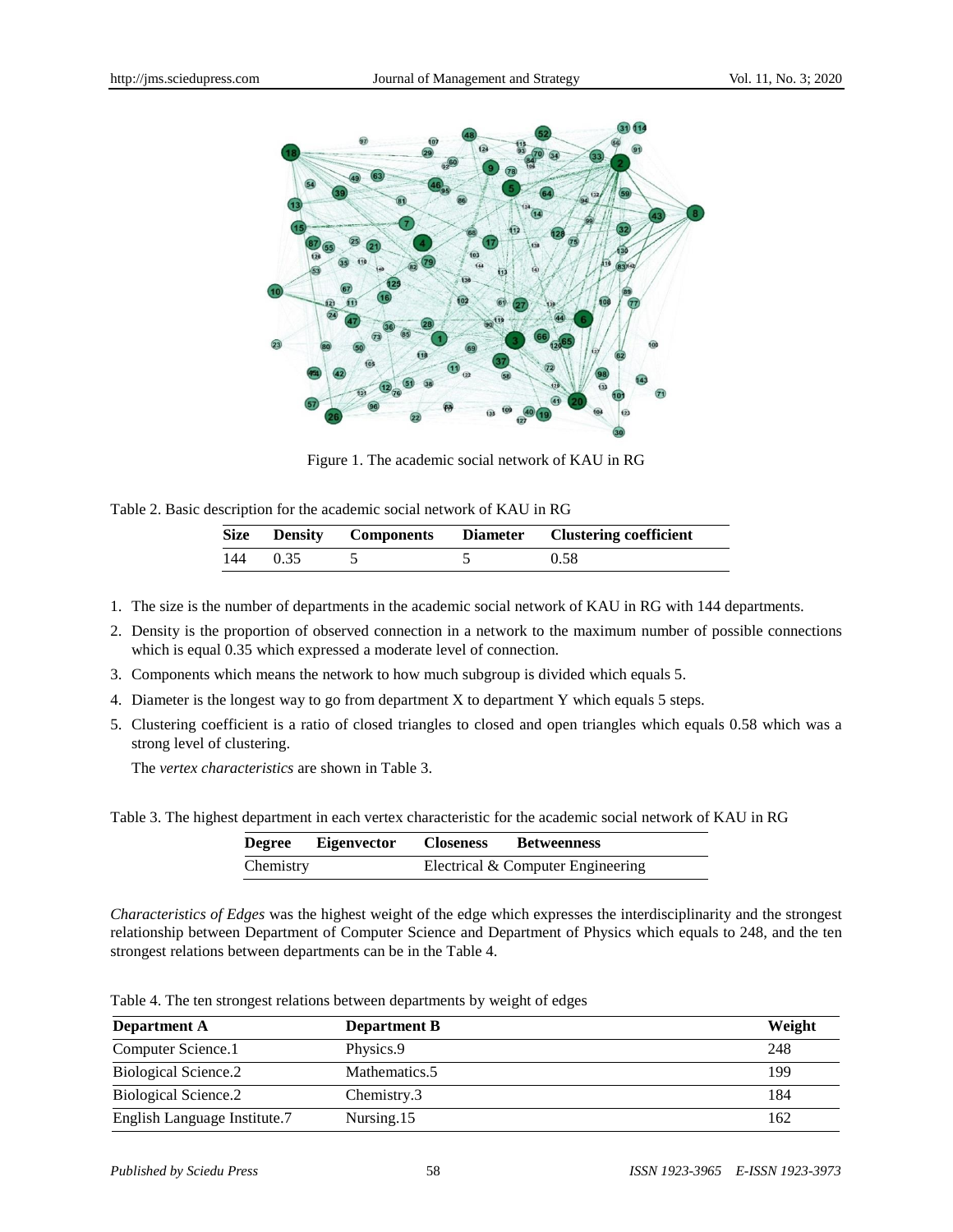| http://jms.sciedupress.com  | Journal of Management and Strategy                 |     |
|-----------------------------|----------------------------------------------------|-----|
|                             |                                                    |     |
| Computer Science.1          | Information Technology.10                          | 123 |
| <b>Biological Science.2</b> | Food and Nutrition.20                              | 115 |
| Chemistry.3                 | Mathematics.5                                      | 107 |
| <b>Biological Science.2</b> | Faculty of Computing and Information Technology.65 | 107 |
| Mathematics.5               | Food and Nutrition.20                              | 96  |
| Food and Nutrition.20       | Dentistry.37                                       | 94  |

In *Vertex Degree* from the Figure 2, we can see many of the departments have low degrees and the minority have high degrees. In Figure 3, shows the academic social network of KAU in RG where the size of the vertex represents the degree of this department. The top three departments which received the highest degrees were the following: Department of Chemistry, Department of Biological Science and Department of Electrical and Computer Engineering. The least three departments which received the least degrees are the following: Home Economics, Department of Emergency Medical Services, Faculty of Medical Sciences and Tourism Institute (now Faculty of Tourism).



Figure 2. The original scale of degree distribution for the academic social network of KAU in RG

## 4.3.1 Closeness Centrality

The department with the highest closeness centrality is the closest one to all other departments which was the Department of Electrical and Computer Engineering in our investigation. Through Figure 3 we can see the closeness centrality for the academic social network of KAU departments in RG.



Figure 3. The closeness centrality for the academic social network of KAU in RG

## 4.3.2 Betweenness Centrality

The department with the highest betweenness centrality, and the bridge between other departments were as following: The Department of Electrical and Computer Engineering. Through Figure 4, we can see the betweenness centrality for the academic social network of KAU departments in RG.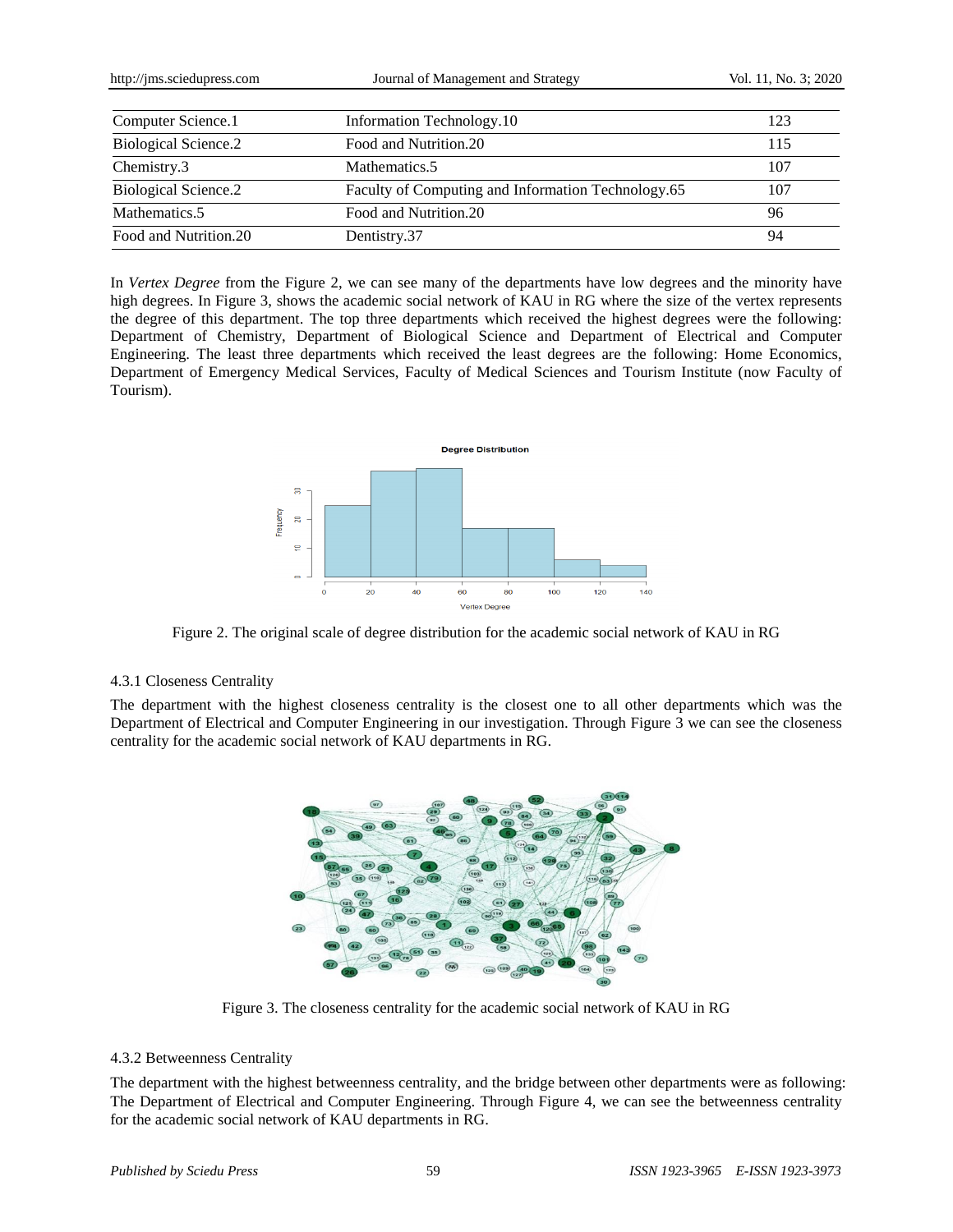

Figure 4. The betweenness centrality for the academic social network of KAU in RG

#### 4.3.3 Eigenvector Centrality

The department with the highest eigenvector centrality is connected to many departments. The department with the highest eigenvector centrality was the Department of Chemistry. Through Figure 5 we can see the eigenvector centrality for the academic social network of KAU departments in RG.



Figure 5. The eigenvector centrality for the academic social network of KAU in RG

#### *4.4 Community Detection*

In term of Social Cohesion, we are using the hierarchical clustering to divide them for the academic network of KAU in RG. We found seven clusters or communities as shown in Figure 6. It should be noted that the isolated departments of the network have been deleted and were the following departments: Department of Home Economics (139), Department of Emergency Medical Services (140), Faculty of Medical Sciences (142) and Tourism Institute (144). Modularity used to measure the strength of the hierarchical clustering to divide them for the academic network of KAU in RG were equal 0.15 which expresses a moderate level of modularity (Luke, 2015b).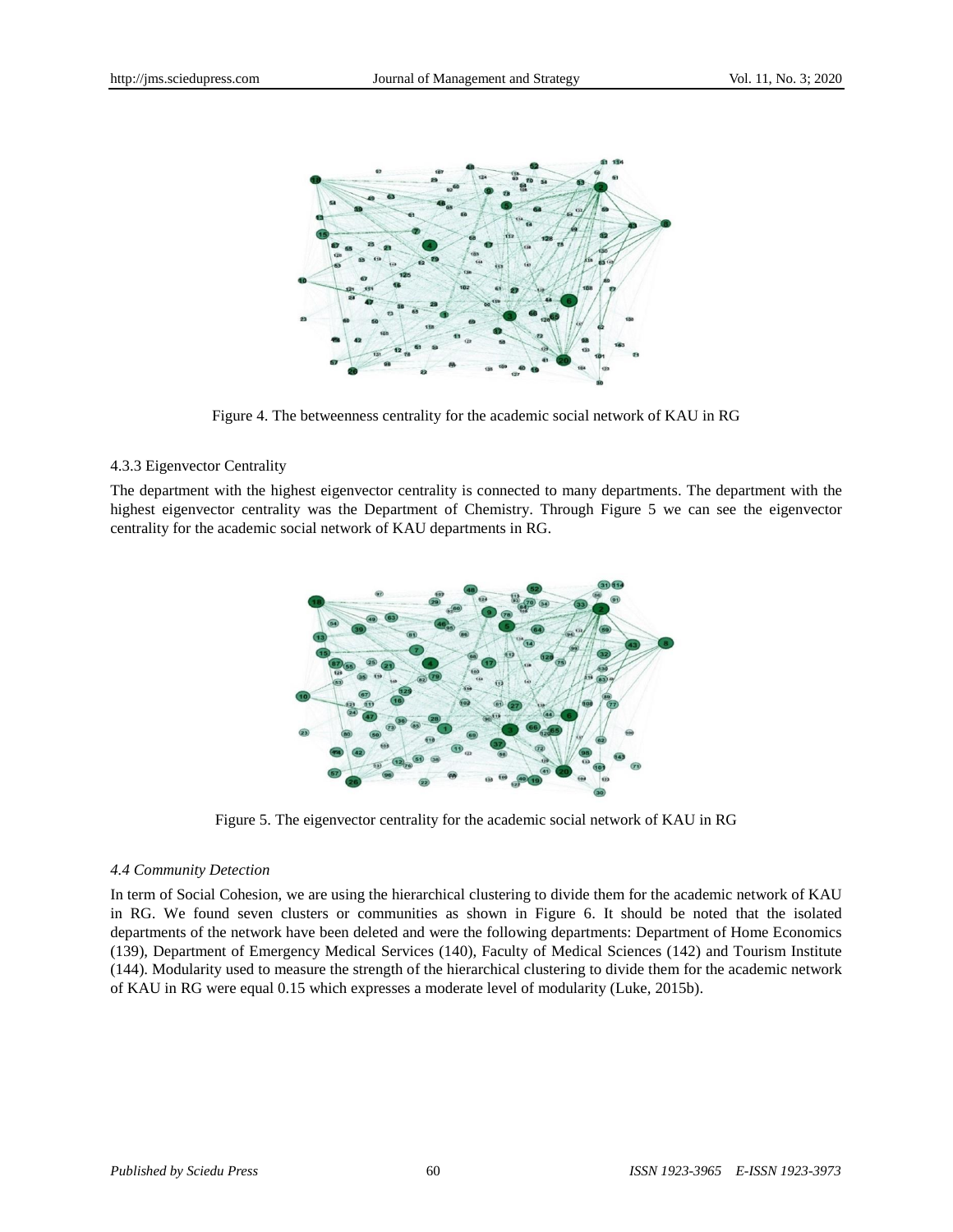

Figure 6. Hierarchical clustering for the academic social network of KAU in RG

## 4.4.1 The First Cluster

The departments of the first cluster (community) are illustrated in Table 5.

Table 5. Names of departments in the first cluster for the academic social network of KAU in RG

| Index    | Name of department       | Index | Name of department                    |
|----------|--------------------------|-------|---------------------------------------|
| $\Delta$ | Biochemistry             | 48    | <b>Management Information Systems</b> |
| 43       | <b>Medical Education</b> | 128   | <b>Faculty of Sciences</b>            |
| 15       | <b>Nursing</b>           | 129   | Princess Al-Jawhara Center            |

#### 4.4.2 Basic Description

1. The size of the first cluster is 7 departments.

- 2. Density is equal 1 which expresses a high level of connection.
- 3. Components are equal which means the network to how much subgroup is divide which equals 1.
- 4. Diameter is equal 1 step.

#### 4.4.3 The Second Cluster

The departments of the second cluster (community) are illustrated in Table 6.

#### Table 6. Names of departments in the second cluster for the academic social network of KAU in RG

| <b>Index</b> | Name of department               | <b>Index</b> | Name of department          |
|--------------|----------------------------------|--------------|-----------------------------|
|              | <b>Computer Science</b>          | 26           | Pediatrics                  |
|              | <b>Biological</b>                | 31           | Civil Engineering           |
|              | Chemistry                        | 34           | Microbiology                |
|              | Biochemistry                     | 37           | Dentistry                   |
| 6            | Electrical &Computer Engineering | 48           | Management Information      |
|              | Physics                          | 49           | <b>Education Technology</b> |
| 10           | <b>Information Technology</b>    | 50           | <b>Health Services</b>      |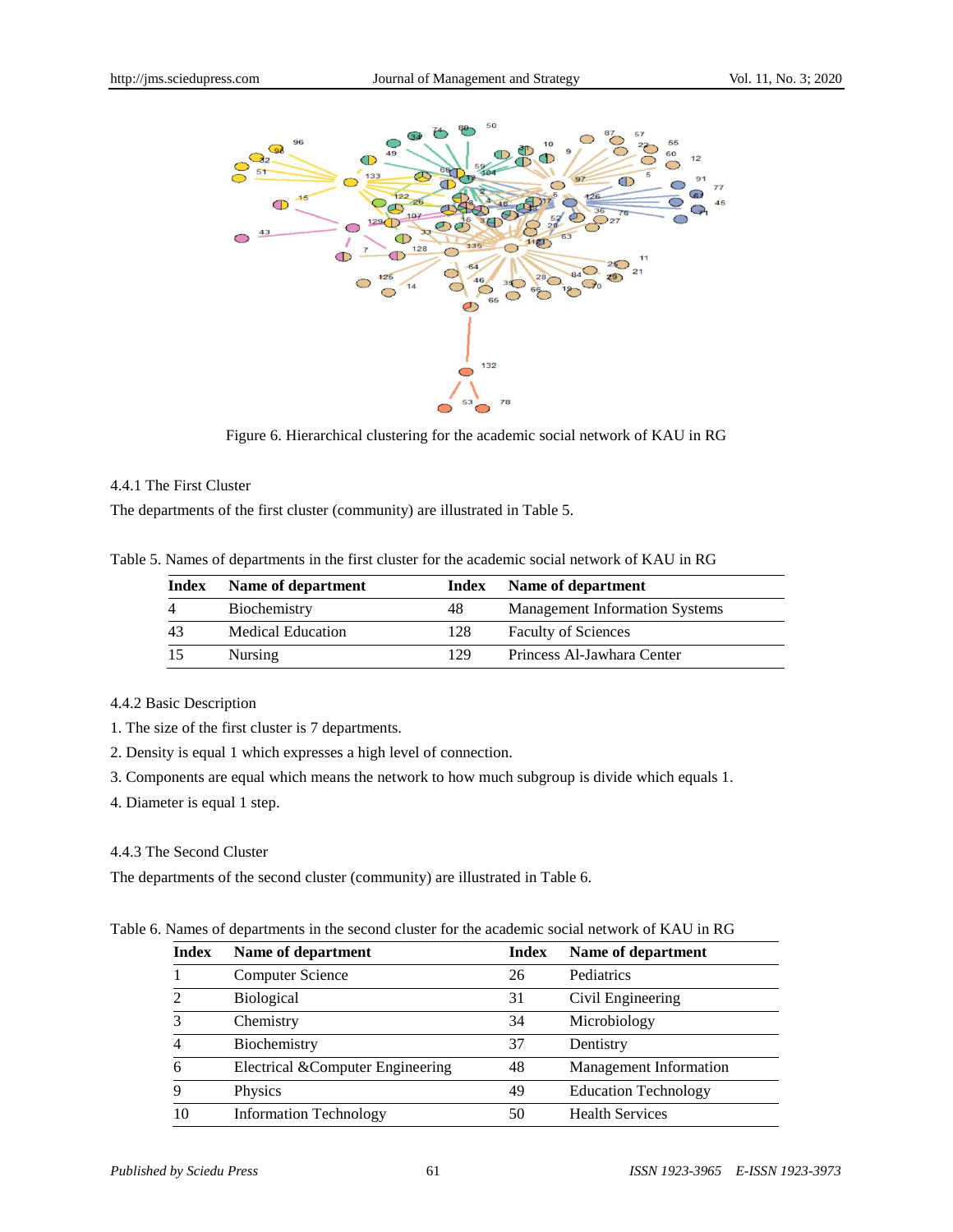| -16 | <b>Statistics</b>                | 74  | Radiology        |
|-----|----------------------------------|-----|------------------|
| -17 | Chemical & Materials Engineering | 80  | Production Eng.  |
| -18 | Internal Medicine                | 104 | Natural Products |

#### 4.4.4 Basic Description

1. The size of the second cluster is 20 departments.

2. Density is equal 0.89 which expresses a high level of connection.

3. Components are equal which means the network to how much subgroup is divide which equals 1.

4. Diameter is equal 2 steps.

5. Clustering coefficient is 0.91 which is a very strong level of clustering. The highest eigenvector centrality in the second cluster was Department of Computer Science (1).

4.4.5 The Third Cluster

The departments of the third cluster (community) are illustrated in Table 7.

Table 7. Names of departments in the third cluster for the academic social network of KAU in RG

| Index | Name of department                 | Index | Name of department              |
|-------|------------------------------------|-------|---------------------------------|
| 53    | Medical Technology                 | 78    | Hydrology                       |
| -65   | Computing & Information Technology | 132   | <b>Applied Medical Sciences</b> |

4.4.5.1 Basic Description

1. The size of the third cluster is 4 departments.

2. Density is equal 0.83 Which expresses a high level of connection.

3. Components are equal which means the network to how much subgroup is divide which equals 1.

4. Diameter is equal 2 steps.

5. Clustering coefficient is 0.75 which is a very strong level of clustering. The highest eigenvector centrality in the third cluster were Department of Hydrology Department (78) and Applied Medical Sciences Department (132).

4.4.6 The Fourth Cluster

The departments of the fourth cluster (community) are illustrated in Table 8.

Table 8. Names of departments in the fourth cluster for the academic social network of KAU in RG

| Index | Name of department         | Index | Name of department                |
|-------|----------------------------|-------|-----------------------------------|
| 4     | Biochemistry               | 68    | Petroleum Geology & Sedimentology |
| 33    | <b>Faculty of Medicine</b> | 122   | Islamic Studies                   |

4.4.6.1 Basic Description

- 1. The size of the fourth cluster is 4 departments.
- 2. Density is equal 1 which expresses a high level of connection.
- 3. Components are equal which means the network to how much subgroup is divide which equals 1.
- 4. Diameter is equal 1 step.

5. Clustering coefficient is 1 which is a very strong level of clustering. The highest eigenvector centrality in the fourth cluster was the Department of Bio- chemistry (4).

#### 4.4.7 The Fifth Cluster

The departments of the fifth cluster (community) are illustrated in Table 9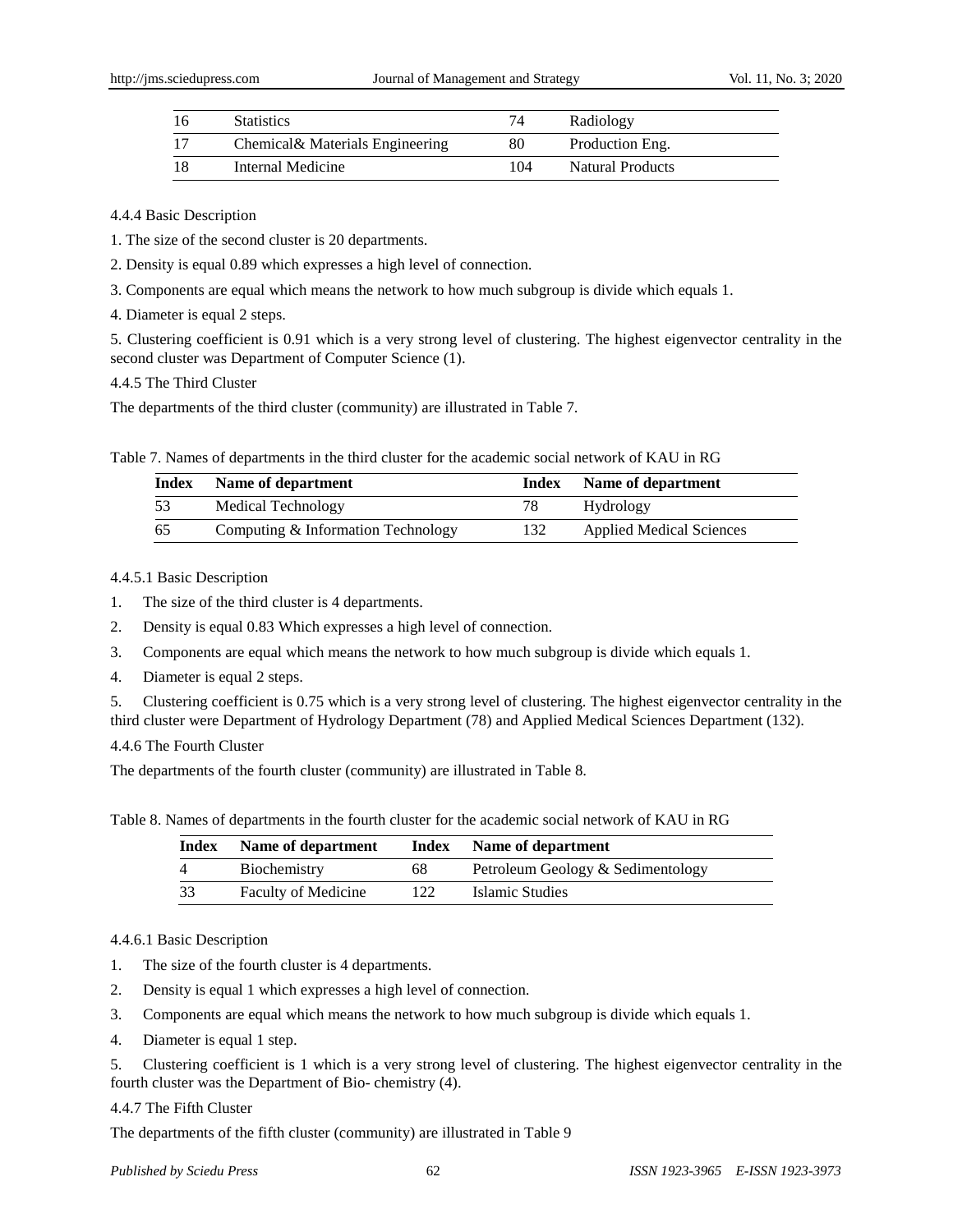| <b>Index</b>   | Name of department                         | <b>Index</b> | Name of department                    |
|----------------|--------------------------------------------|--------------|---------------------------------------|
| 3              | Chemistry                                  | 45           | <b>Environmental Sciences</b>         |
| $\overline{4}$ | Biochemistry                               | 48           | <b>Management Information Systems</b> |
| .5             | <b>Mathematics</b>                         | 59           | Diagnostic Radiology                  |
| 6              | <b>Electrical and Computer Engineering</b> | 61           | Physiology                            |
| 8              | <b>Information Systems</b>                 | 63           | Center of Excellence                  |
| 13             | <b>Business Administration</b>             | 71           | Marine Physics                        |
| 17             | Chemical and Materials Engineering         | 77           | <b>Clinical Pharmacy</b>              |
| 18             | Internal Medicine                          | 91           | Human Resources Management            |
| 36             | Nuclear Engineering                        | 126          | Marine Sciences                       |

#### Table 9. Names of departments in the fifth cluster for the academic social network of KAU in RG

4.4.7.1 Basic Description

- 1. The size of the fifth cluster is 18 departments.
- 2. Density is equal 0.80 which expresses a high level of connection.
- 3. Components are equal which means the network to how much subgroup is divide which equals 1.
- 4. Diameter is equal 2 steps.

5. 5. Clustering coefficient is 0.84 which is a very strong level of clustering. The highest eigenvector centrality in the fifth cluster was the Department of Chemistry (3).

4.4.8 The Sixth Cluster

The departments of the sixth cluster (community) are illustrated in Table 10.

Table 10. Names of departments in the sixth cluster for the academic social network of KAU in RG

| <b>Index</b> | Name of department             | Index | Name of department                    |
|--------------|--------------------------------|-------|---------------------------------------|
| 2            | <b>Biological</b>              | 51    | Anatomy                               |
| 8            | <b>Information Systems</b>     | 59    | Diagnostic Radiology                  |
| 13           | <b>Business Administration</b> | 68    | Petroleum Geology and Sedimentology   |
| 15           | Nursing                        | 95    | Law                                   |
| 26           | Pediatrics                     | 96    | Islamic Economics Institute           |
| 32           | Marine Engineering             | 107   | Structural Geology and Remote Sensing |
| 49           | <b>Education Technology</b>    | 133   | Economics and Administration          |

#### 4.4.8.1 Basic Description

- 1. The size of the sixth cluster is 13 departments.
- 2. Density is equal 0.67 which expresses a high level of connection.
- 3. Components are equal which means the network to how much subgroup is divide which equals 1.
- 4. Diameter is equal 2 steps.
- 5. Clustering coefficient is 0.74 which is a very strong level of clustering. The highest eigenvector centrality in the sixth cluster was the Department of Biological Science (2).

4.4.9 The Seventh Cluster

The departments of the seventh cluster (community) are illustrated in Table 11.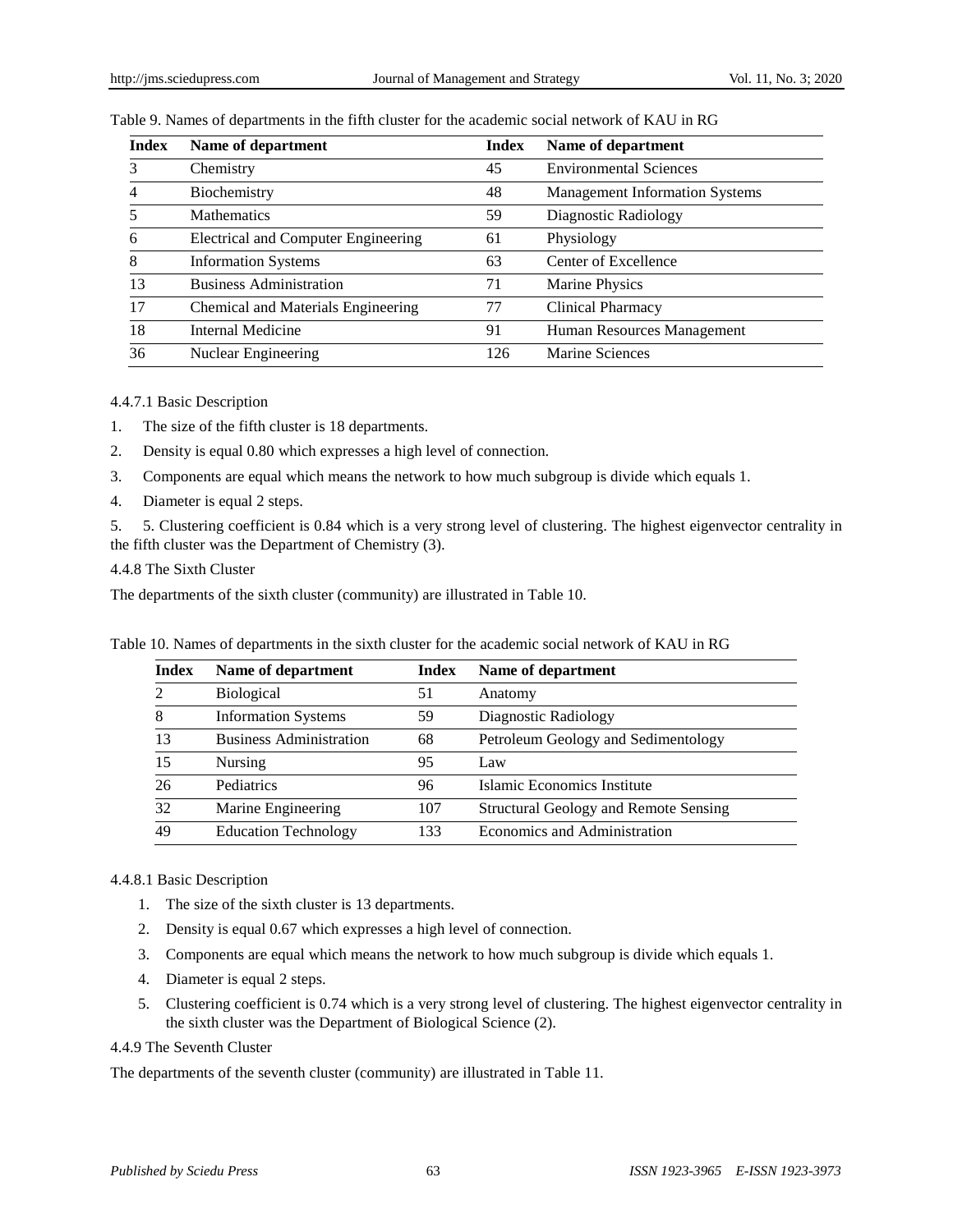|    | <b>Index</b> Name of department   | <b>Index</b> | Name of department                  |
|----|-----------------------------------|--------------|-------------------------------------|
| 1  | <b>Computer Science</b>           | 33           | Medicine                            |
| 2  | Biological                        | 35           | Economics                           |
| 3  | Chemistry                         | 36           | Nuclear Engineering                 |
| 4  | Biochemistry                      | 37           | Dentistry                           |
| 5  | Mathematics                       | 46           | Education                           |
| 6  | Electrical & Computer Eng.        | 48           | Management Information Sys.         |
| 7  | English Language Institute        | 52           | <b>Conservative Dental Sciences</b> |
| 8  | <b>Information Systems</b>        | 55           | Arid Land Agriculture               |
| 9  | Physics                           | 57           | <b>Medical Laboratories</b>         |
| 10 | <b>Information Technology</b>     | 60           | Marine Chemistry                    |
| 11 | <b>Industrial Engineering</b>     | 63           | Center of Excellence                |
| 12 | Psychology                        | 64           | Obstetrics and Gynecology           |
| 14 | <b>European Languages</b>         | 65           | Computing & Information Technology  |
| 16 | <b>Statistics</b>                 | 66           | Marketing                           |
| 17 | Chemical & Materials Eng.         | 68           | Petroleum Geology & Sedimentology   |
| 18 | <b>Internal Medicine</b>          | 70           | Hematology                          |
| 19 | Surgery                           | 76           | Anesthesia                          |
| 20 | Food & Nutrition                  | 84           | <b>Special Education</b>            |
| 21 | <b>Information Science</b>        | 87           | Finance                             |
| 22 | Mechanical Engineering            | 97           | Center in Desalination Technology   |
| 25 | <b>Preventive Dental Sciences</b> | 107          | Structural Geology & Remote Sensing |
| 26 | Pediatrics                        | 112          | <b>Earth Sciences</b>               |
| 27 | <b>Environmental Designs</b>      | 125          | <b>Political Science</b>            |
| 28 | Center of Excellence              | 128          | Sciences                            |
| 29 | Marine Biology                    | 135          | Travel & Tourism Management         |
| 31 | Civil Engineering                 |              |                                     |

### Table 11. Names of departments in the seventh cluster for the academic social network of KAU in RG

#### 4.4.9.1 Basic Description

- 1. The size of the seventh cluster is 50 departments.
- 2. Density is equal 0.75 which expresses a high level of connection.
- 3. Components are equal which means the network to how much subgroup is divide which equals1.
- 4. Diameter is equal 2 steps.
- 5. Clustering coefficient is 0.82 which is a very strong level of clustering. The highest eigenvector centrality in the seventh cluster was the Department of Biological Science (2).

#### **5. Comparing Random Models to Academic Social Networks**

The three most important models in the history of the social network are Erdos-Renyi Random Graph Model, Small-World Model and Scale-Free Model. Here, we compared between the degree distribution for Academic Social Network for KAU in RG and three models. The first model in the history of the social network, which was created by Paul Erdos and Alfred Renyi in the late of 1950s (Luke, 2015a). The degree distribution of academic social network is different from the degree distribution of random graph and scale-free models. However, it is slightly close to small world model (see Figure 7).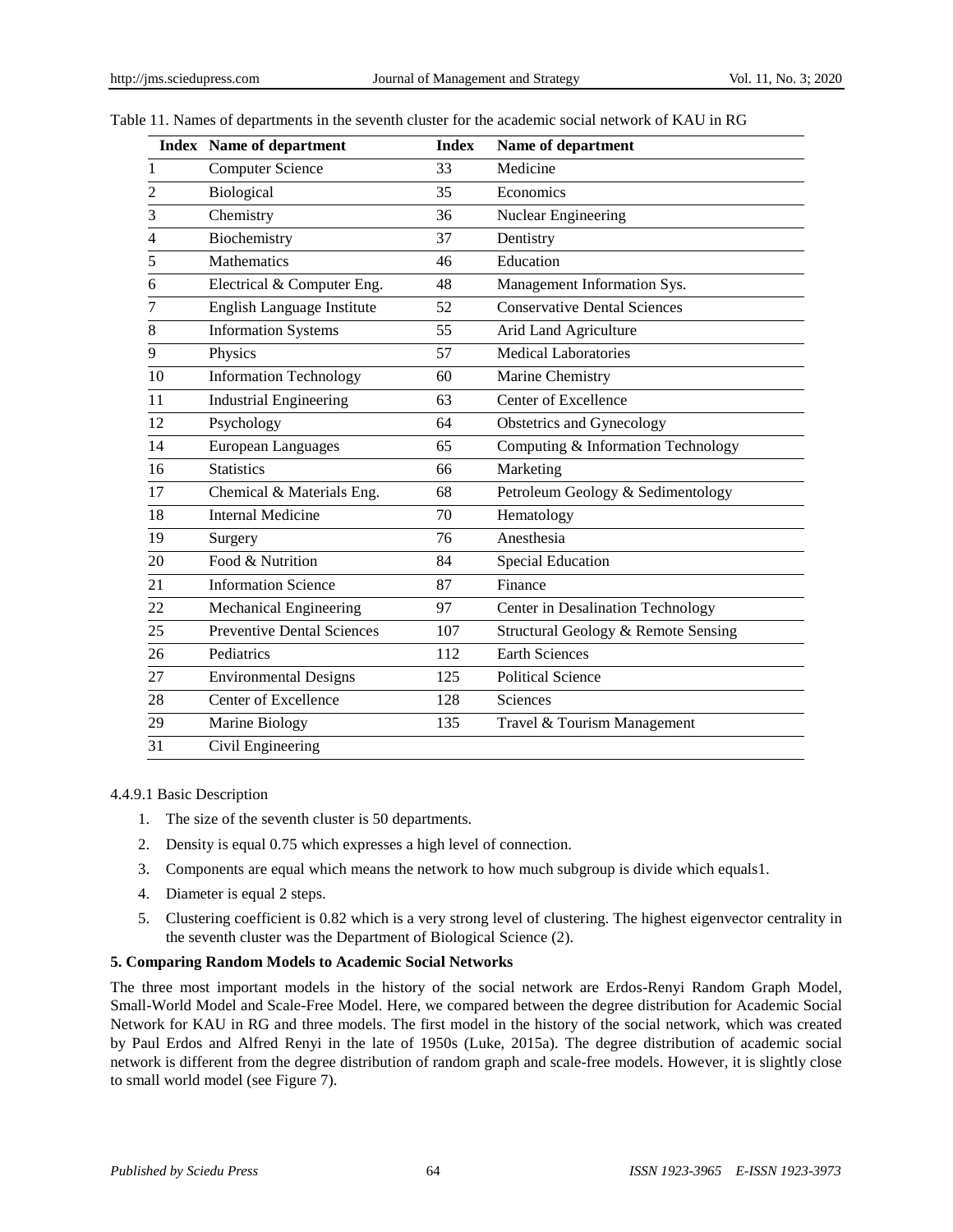

Figure 7. Comparing random models to the academic social network of KAU in RG

## **6. Conclusions**

From the degree distribution in Figure 2, we noticed that the majority the departments have low degrees and the minority have high degrees. We noticed that Department of Chemistry (3) has had the highest degree for the academic social network of KAU in RG according Figure 1. From the vertex centrality with different types in Figure 3, Figure 4 and Figure 5, we found that Department of Electrical and Computer Engineering (6) have had the highest value in closeness and betweenness centrality, but in eigenvector, we found that the highest department was the Department of Chemistry (3). In fact, the eigenvector is the most expressive type of centrality because it represents the most central department which has a relationship with the most central departments as well. From the characteristics of the edges in Table 10 we found that the most two connected departments were the Department of Computer Science (1) and Department of Physics (9) through the edge with weight equal 248.

We have found seven clusters (communities) and there were four departments outside these clusters because they are isolated departments. In addition, the most related clusters by using clustering coefficient which is equal 1 the first and the fourth cluster. The degree distribution of the academic social network of KAU in RG in Figure 7 is different from the degree distribution of random graph and scale-free models. But this is slightly close to small world model. This paper has demonstrated the descriptive analysis of undirected academic social networks basic description, characteristics vertex and edges, sub- groups, and graph partitioning. The research paper has shed some light on the research characteristics and outlook within KAU different departments. It has demonstrated which department has had the highest and which department has had the lowest RG score at KAU in terms of inter-connectedness and isolation from other departments in the period from 10 November to 30 November 2017 when this research was conducted.

## **7. Recommendations**

The study has many future recommendations which will be explained as in the following:

The departments at KAU can have more active participation in the academic social network such as RG, especially the isolated departments which are: 1) Home Economics (139), 2) Department of Emergency Medical Services (140), 4) Faculty of Medical Sciences (142) 4)and Faculty of Tourism (144). Creating a model for the social network of King Abdulaziz University in ResearchGate. This research can be applied on colleges instead of departments. The data can be collected for a period and used in time series analysis to observe the evolution of any university network. A comparison study of the communications between (and among) departments in RG and another academic social network such that Academia may result in a new understanding of researchers' communications' research impact and the effectiveness of such research platforms for researchers.

## **Funding**

This project was funded by the Deanship of Scientific Research (DSR) at King Abdulaziz University, Jeddah, under grant number (G:1534-247-1440). The authors, therefore, acknowledge with thanks for DSR's technical and financial support.